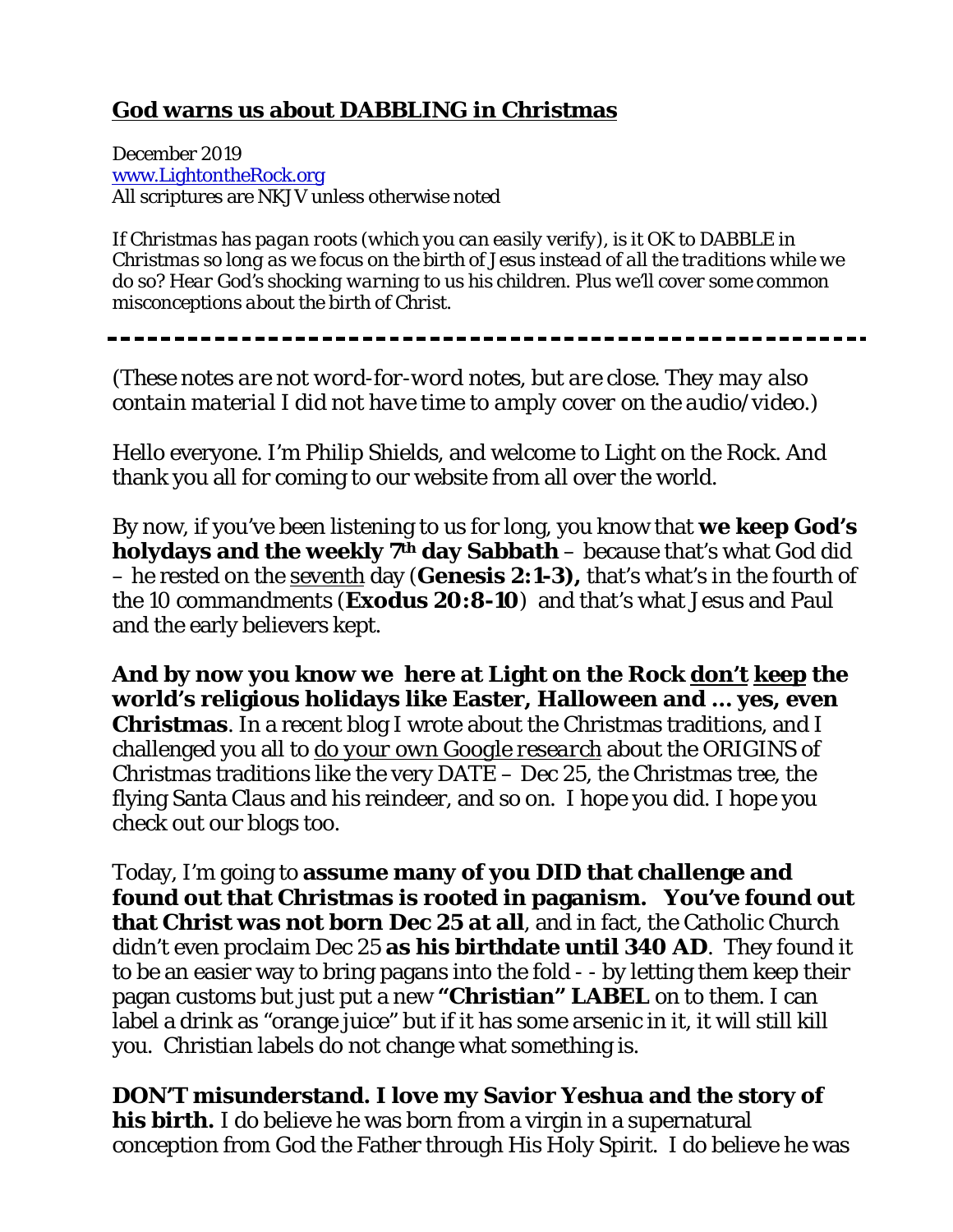born in Bethlehem. *But the Christ was not born December 25th (though pagans say their gods were) and so we don't participate in Christmas or the corruption to the true story of his birth.*

## **Today I'm going to address this in 2 ways:**

1. **Is it OK to just DABBLE, just a little bit into Christmas – especially if you are "keeping Christ in Christmas"?** If you are not worshiping Saturn and Odin and the pagan gods and goddesses, but are worshiping Christ in Christmas, how could that be wrong? Wouldn't that be OK with GOD?"

## **God clearly tells us what he thinks about his children "dabbling" – even just a little- -in pagan-based holidays. We'll get to that.**

(Show bumper sticker: "Merry Christmas. Keep Christ in Christmas.") But was Christ ever in Christmas?

So my question is: can we dabble in Christmas if we sing about Jesus' birth, and the religious songs more? Is there anything wrong with having some festive lighting and a Christmas tree in our home?

2. **Is the story we normally hear – and see – about the birth of**  Yeshua (Jesus) the full, real story? Or has some of it gotten garbled and mixed up? Is it all true? How important is it that these be true?

Lesson from the forbidden tree in the Garden of Eden: would it have been alright to "dabble" into the fruit of that tree just a little? Maybe here and there? Would God have been upset with that? After all, GOD was the one who created that tree, right? Or could dabbling in Christmas be similar?

So let's start with my first point: IS IT OK to dabble into Christmas, if we are doing it to Christ, and we're not having anything to do with the pagan gods?

## *RELABELING* **paganism as "Christian" makes it even worse**

**What we and our children have been told about Christmas is a mix of some truth – and a lot of lies.** It's like the forbidden tree in the Garden: "the tree of the knowledge of GOOD and evil", remember? Gen 2:18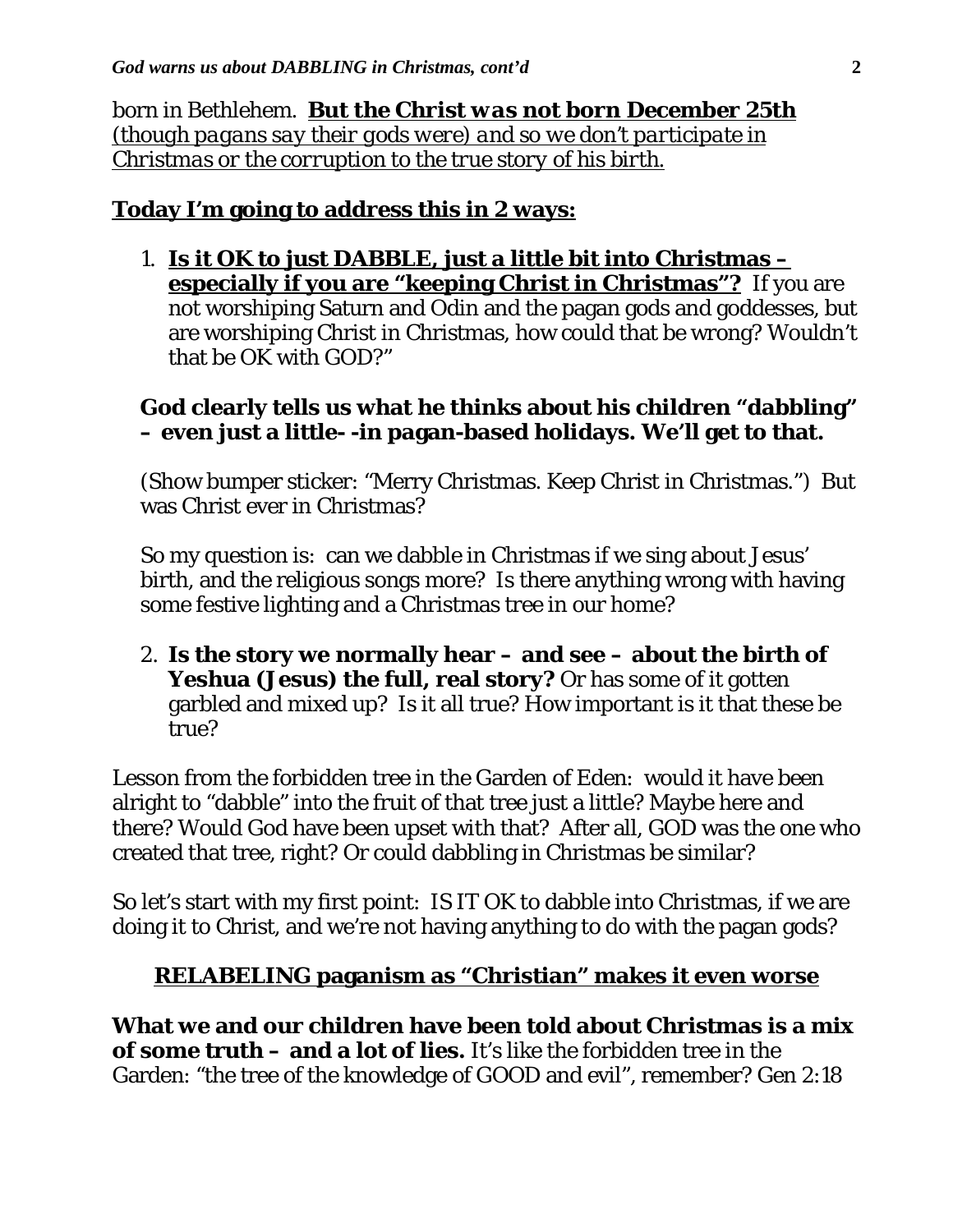**That tree wasn't all bad or untrue, but FRUIT from that tree** *WAS entirely forbidden***.** *You couldn't just eat a bite or two and get away with it even if you didn't go there every day*. You were either with God, all the way – or outside of God's ways in the Garden of Eden.

Christmas celebrations go all the way back to the pagan festivities of ancient Rome and other cities, as they celebrated the god SATURN and the SUN, and how it was making a huge comeback. Dec 21 is the shortest day, and by Dec 25 – the sun was winning again.

So pagans celebrated the winter solstice, and the Saturnalia was dedicated to the awful pagan god Saturn, who ate babies! They worshipped the sun as it shone longer each day after Dec 21. They celebrated without morality, with a lot of drunkenness, adultery and fornication going on. If we can find a painting to show you a picture of a Saturnalia party going on without it being too sensual, we will.

So what some believers try to do today who DO understand the pagan roots of Christmas traditions – like the Christmas tree, holly wreaths, Santa Claus, all of it – **is to say "It's OK to keep Christmas now because we're no longer worshiping the Sun as it comes back in longer days after the winter solstice, we're no longer worshiping Saturn in the Saturnalia orgies,** but we've relabeled it all and now we focus on Christ, SO that should make it OK" – they say.

So they go ahead and deck out their Christmas tree and participate.

### *So that's my question: if we worship GOD, can we still be involved in pagan rooted festivities?*

No, no, no. God wants us either HOT OR COLD, but spits out lukewarm drinks – he says that to the Laodiceans in Revelation  $3:15-16$ . God says either be IN, and INTO Babylon all the way – or he wants us OUT of it, completely. There's no in-between or dabbling with God.

### **Revelation 18:4**

"And I heard another voice from heaven saying, "**Come OUT of her,** (Babylon) **MY people**, lest you share in her sins, and lest you receive of her plagues."

**More Lessons from the Gold Calf: So** NO, NO, DABBLING is all wrong. Think of the GOLD CALF incident. **It was blatantly pagan and wrong.**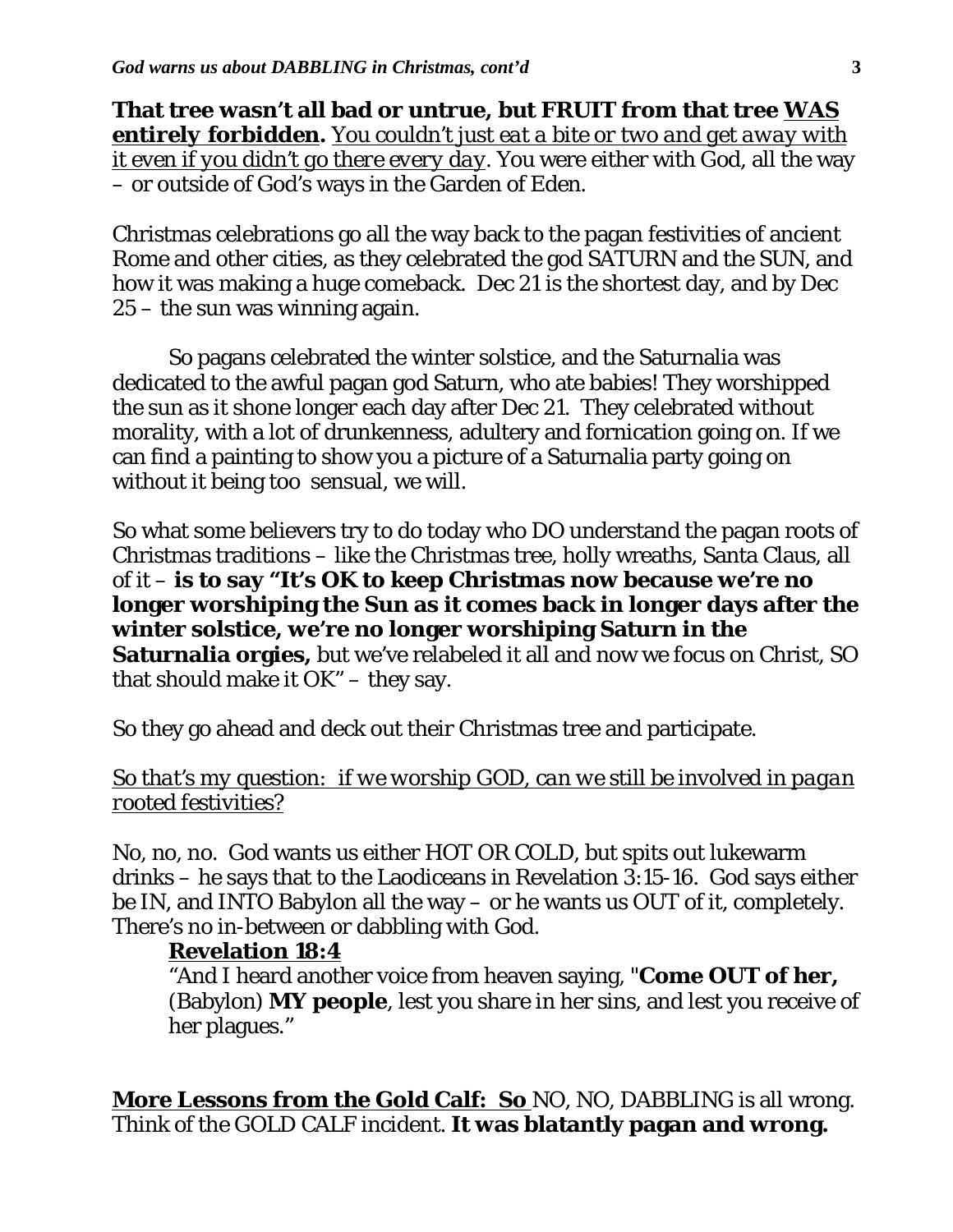**Aaron thought he could lessen the evil by saying this celebration and** *partying they were going to do, they would do in honor of the true God – to YHVH, the LORD!* Somehow that was supposed to make it good. *Did you realize that? Let's* read it in Exodus 32. Moses was still up in the fiery mountaintop with God while this began.

#### **Exodus 32:1-4**

Now when the people saw that Moses delayed coming down from the mountain, the people gathered together to Aaron, and said to him, "Come, make us gods that shall go before us; for as for this Moses, the man who brought us up out of the land of Egypt, we do not know what has become of him."

2 And Aaron said to them, "Break off the golden earrings which are in the ears of your wives, your sons, and your daughters, and bring them to me." 3 So all the people broke off the golden earrings which were in their ears, and brought them to Aaron. 4 And he received the gold from their hand, and he fashioned it with an engraving tool**, and made a molded calf**.

Then they said, "This is your god, O Israel, who brought you out of the land of Egypt!"

### Let's continue now

#### **Exodus 32:5**

**So when Aaron saw it,** he built an altar before it. And Aaron made a proclamation and said, **"Tomorrow is a feast to the LORD (YHVH)."**

Let's keep this verse up there for a second. Can you believe what Aaron said? **He said "the gold calf worship is to be a feast to YHVH! This gold calf is really a tribute to the** TRUE God. I'll allow you to have some of your pagan traditions as long as you include some worship to the true God as you revel in your orgies, immorality and drunken parties".

That's basically what he said. Sound familiar?

### **Now Exodus 32:6**

Then they rose early on the next day, *offered burnt offerings, and brought peace offerings*; and the people sat down to eat and drink, and rose up to play.

So they *pretended* they were being religious and righteous about it. *They "went to church" first. But God wasn't buying into any of this. He was*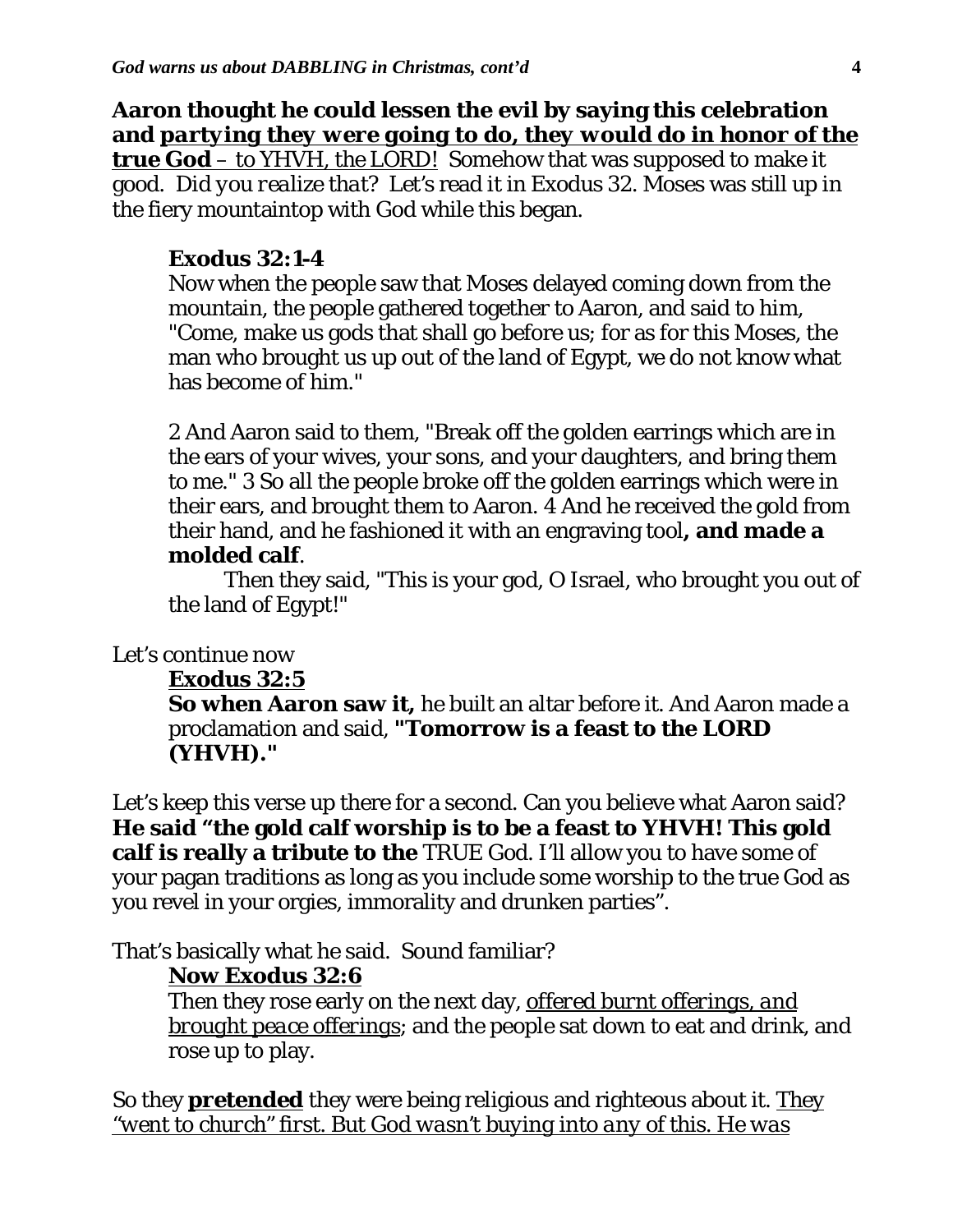*FURIOUS, even though they re-labeled their paganism to HIM!* ARE we any different if we dabble in Christmas while putting God's Son's name on it?

#### **Exodus 32:7-10**

And YHVH said to Moses, "Go, get down! For your people whom you brought out of the land of Egypt have corrupted themselves. 8 They have turned aside quickly out of the way which I commanded them. They have made themselves a molded calf, and worshiped it and sacrificed to it, and said, 'This is your god, O Israel, that brought you out of the land of Egypt!'"

9 And YHVH said to Moses, "I have seen this people, and indeed it is a stiff-necked people! 10 Now therefore, let Me alone, that My wrath may burn hot against them and I may consume them. And I will make of you a great nation."

The living God is FURIOUS! So NO, we can't claim it's all for good, or that we're helping poor families at Christmas, and singing carols to God. My brothers and sisters in Christ: NO, NO, NO – **we cannot mix and match paganism with worship to God.** Tell others about this passage in Exodus 32 and tell others about this sermon. We have to get the word out to true believers. We have to come out, totally out, of Babylon – Rev. 18:4.

When Moses finally saw for himself what was upsetting God so much – he was so angry he threw down the 2 tablets of the 10 commandments.

## **We must worship God in spirit and TRUTH – 100% truth**

So re-labeling won't work with God. And we have to remember God wants to be worshipped in TRUTH (John 4:24).

**John 4:23-24 Jesus speaking to the Samaritan woman.** "But the hour is coming, and now is, **when the** *TRUE* **worshipers will worship the Father in spirit and truth**; for the Father is seeking such to worship Him. 24 God is Spirit, and **those who worship Him must worship in spirit and TRUTH."** 

We can't be lying to our children, ever – let alone feeling justified lying about Santa and flying reindeer and Santa eating the cookies we put out and on and on. A lie is a lie is a lie is a lie! And in God is NO LIE.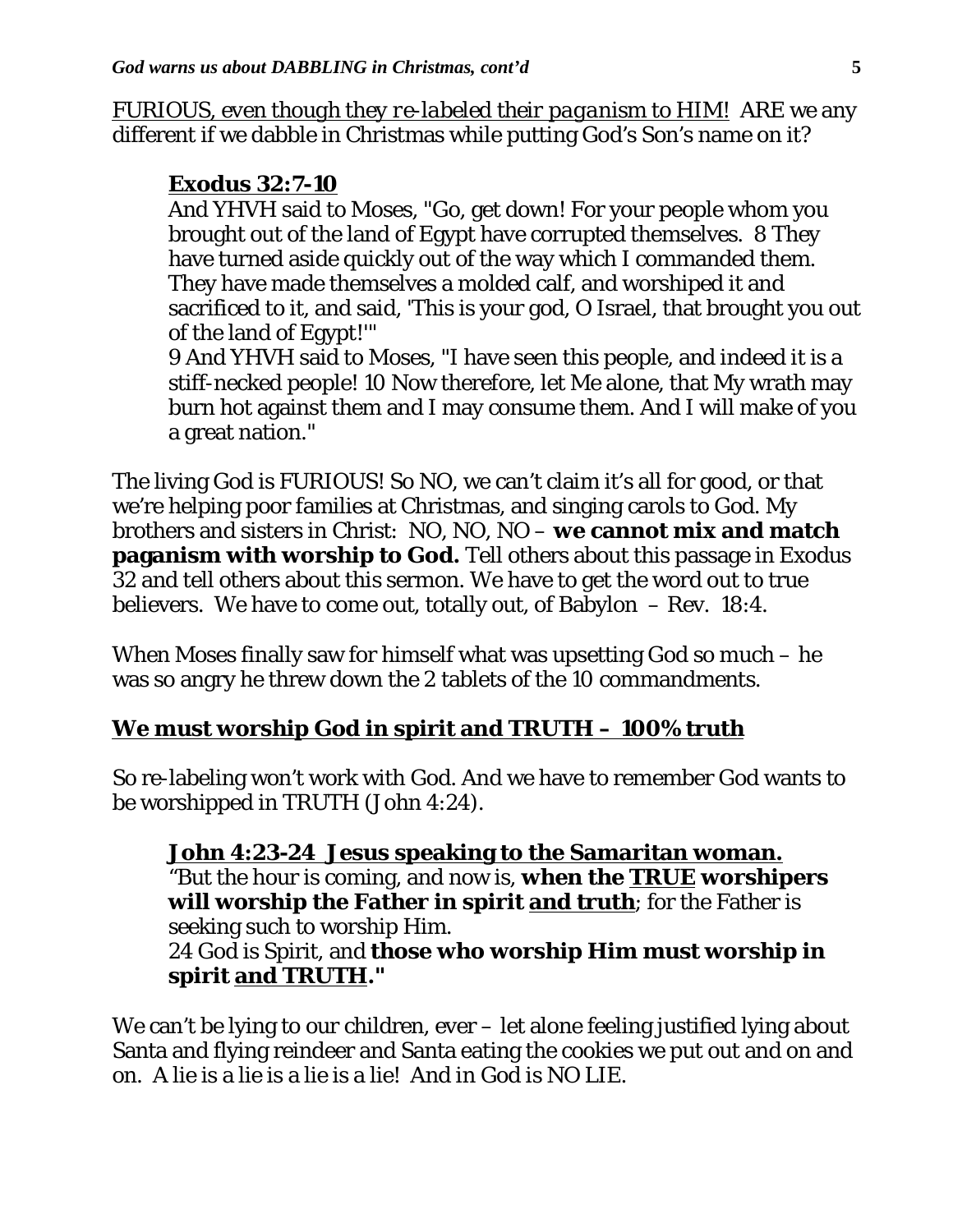*VERY IMPORTANT: I know, I know, you've got some decisions to make. You have children, relatives, grandchildren. And what are you going to do if you give up Christmas? Will you be true to God, or will you want the praises of men instead? You have a test that you must pass.* 

**God's way is better. It's not rooted in paganism. For example, the Feast of Tabernacles and 8th day is 8 wonderful days long**. We make it very special and buy our kids and grandkids new clothes, gifts and toys. And we take them on quite a trip to beautiful areas where we keep the Feast – often in scenic areas of the country or even overseas. Our kids loved it. Our grandchildren all love it. There's no way they'd trade that for 1 day Christmas.

*I know it will be hard. I know that. But if you have younger children still at home, if you truly explain it, my experiences with people is that your kids will get it, if you are honest and clear to them. But will YOU do the right thing? Read John 12:42-43.* 

### **John 12:42-43**

Nevertheless even among the rulers many believed in Him, but because of the Pharisees they did not confess Him, lest they should be put out of the synagogue; 43 **for they loved the praise of men more than the praise of God**.

Which will it be for you? Will you seek the praises of men, or the praise from God?

So point 1 – we can't dabble, any more than Adam and Eve could in the garden, or than the Israelites could, calling the worship of the gold calf "worship to YHVH".

Let's move now to point 2. Is the story of Christ's birth that you've been told even true? Some of it isn't. Let me explain.

## **EVEN much of the story of Christ's BIRTH itself,** *AS TOLD IN OUR CHRISTMAS STORIES,* **IS NOT QUITE TRUE**

Even Christ's birth story – how truthful is the story we're being told?

## **The untrue parts of the story we're being told**

**Was he really born on Dec 25 in the middle of winter and one of the rainiest months in Israel?**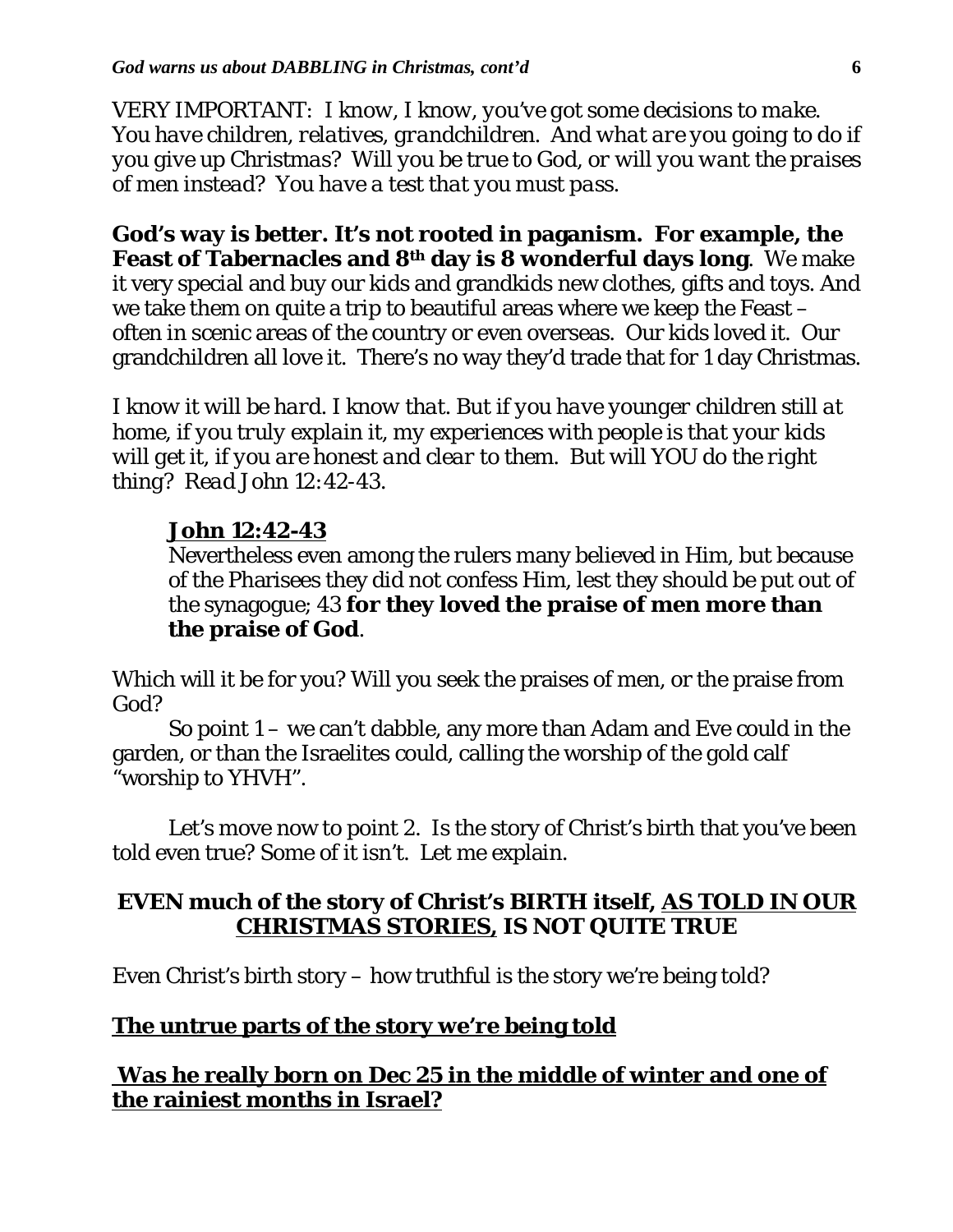Even cursory research will tell you that it can't be Dec 25. That was the date when **Mithra** and other pagan gods were being worshiped, even long before Yeshua was born. So someone other than Yeshua was being worshiped on Dec. 25. The Catholic Church and Pope Julius 1 did not even announce the exact date of Christ's birth – or so they claimed – until 340 AD. Scripture makes no mention of early believers observing Dec 25 or Christ's birth. **Christ was NOT born on December 25**, and there's no command to keep his birthday anyway. None.

**So when WAS Christ born**? If it was so important, God would have told us – but scripture is silent as to the date of his birth. In Matthew and Luke, which tell the story, we're only told that it was for a census.

#### **Luke 2:1-3**

And it came to pass in those days that a decree went out from Caesar Augustus that all the world should be registered. 2 This census first took place while Quirinius was governing Syria. 3 So all went to be registered, everyone to his own city.

No emperor would have called a census in the cold, rainy, muddy month of December. Right now in Bethlehem Dec 14-10, highs in the low 50's F (11 C) and lows in low 40'sF (5C). So it's not warm. Some years have been colder and there's even been snow sometimes in Bethlehem on Dec 25<sup>th</sup>. Shepherds in Bethlehem in Christ's time did not sleep outside with the flock after October 1st generally because it was too cold and could be rainy.

*So how important is the date? TWO of the gospels – Mark and*

**John** – don't even talk about his birth at ALL! So how important was his birth DATE? His birth is extremely important. God sent a Savior.

**What was more important was his death and resurrection** because he perfectly performed what he was sent to do: to live a perfect life and die for us all, and be resurrected to live again in and for us, perfectly. There is much in scripture about the perfect life of Christ and his willingness to die for us. Very little is said about his birth by comparison, and two gospel accounts don't even mention it at all (Mark and John).

But we can get pretty close to the right timing of Yeshua's birth. How? We know that John the Baptist was six months older (**Luke 1:26, 36**). We also do **know approximately when John the Baptist was born**, because his priest father was part of the "course of Abijah" (Abia) – and we know when they served. That was the 8th of 24 groupings, or courses, set up by King David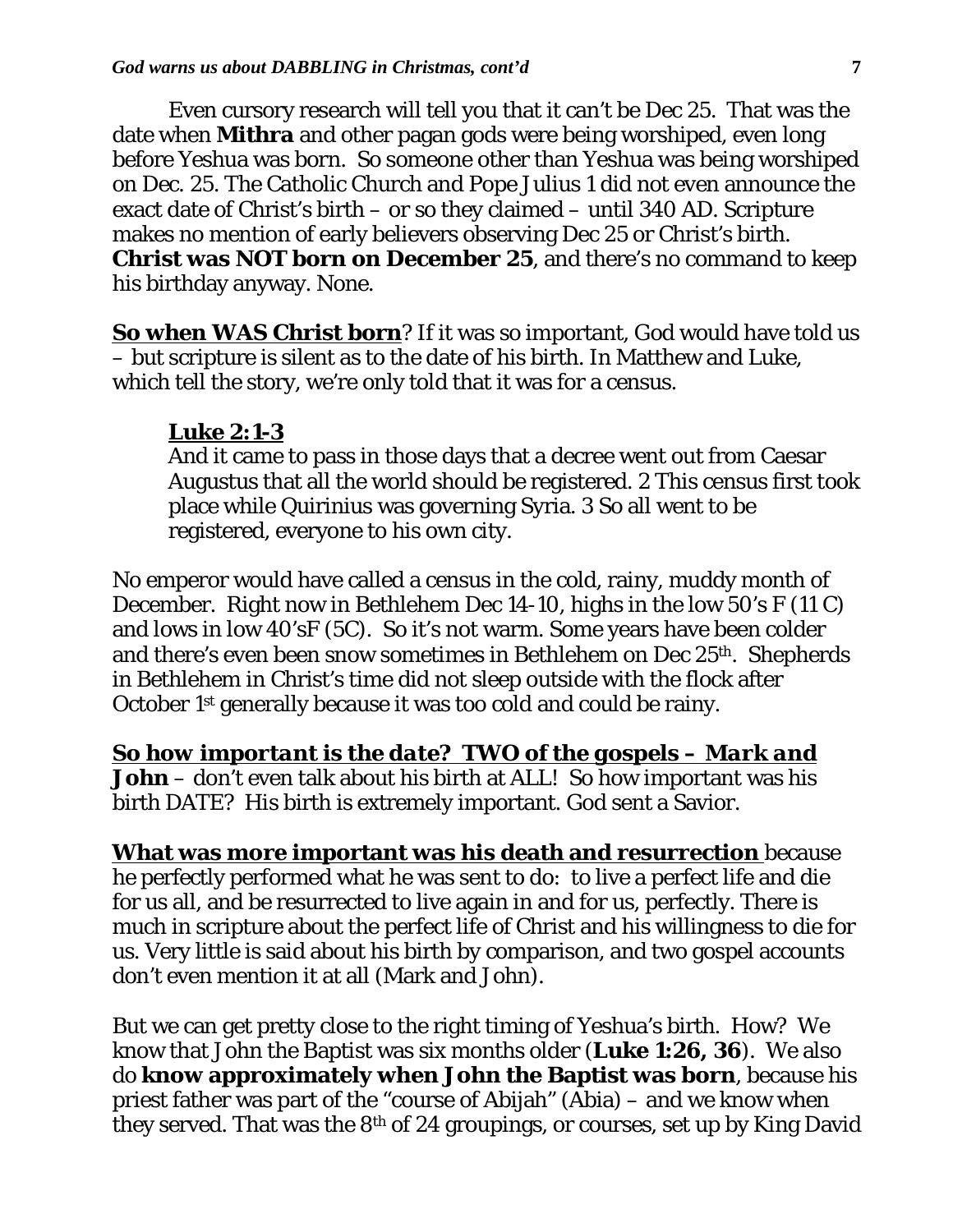when the number of priests became too numerous to all serve at the same time.

#### **So we know John the baptizer was 6 months older than Yeshua**,

and when you figure it all out, it comes out to about mid-to-late September – right around the Fall holydays**!** 

There's a good link that graphically shows the timetable of the Course of Abijah and projects out to the more likely time of Christ's birth… to his credit and God's glory:

**<https://www.the13thenumeration.com/Blog13/2012/11/02/the-course-of-abija/>**

## *I suspect Messiah was born about the time of Feast of Trumpets, mid-September, the first day of the 7th HEBREW month*, or possibly

at the Feast of Tabernacles, as we're told that Yeshua came to "tabernacle" (translated "dwelt among") men (John 1:14). There's no point in debating it – because we're not told, and I don't think God meant for us to be keeping his birthday.

*So it doesn't MATTER when he was born, because scripture is SILENT on the exact DATE*. What matters is that God sent a Savior who was born in Bethlehem – but NOT anywhere near Christmas time.

### *When God wants us to worship him on specific days, he always tells us and makes the dates and times crystal clear. So we know exactly when to start and end the weekly Sabbath. We know*

*exactly when each holyday was to be kept - exactly. But* He does not give us a specific date of his Son's birth because he DOES NOT want us to focus on that. Some say he was born in the spring, since he was the Lamb of God. BUT, that disregards all the information about John the Baptist's father and the timing involved there, so no  $-$  Christ was not born in the spring.

## *OTHER IMPRESSIONS WE GET about Joseph and Mary:*

We got the impression in the past that as soon as Mary **arrived in Bethlehem, she gave birth to Jesus**. But we aren't told how long they were in Bethlehem before she had her baby. A careful reading implies they could have been there more than a day or two before she gave birth (verses 5- 6 especially).

### **Luke 2:4-6**

Joseph also went up from Galilee, out of the city of Nazareth, into Judea, to the city of David, which is called Bethlehem, because he was of the house and lineage of David,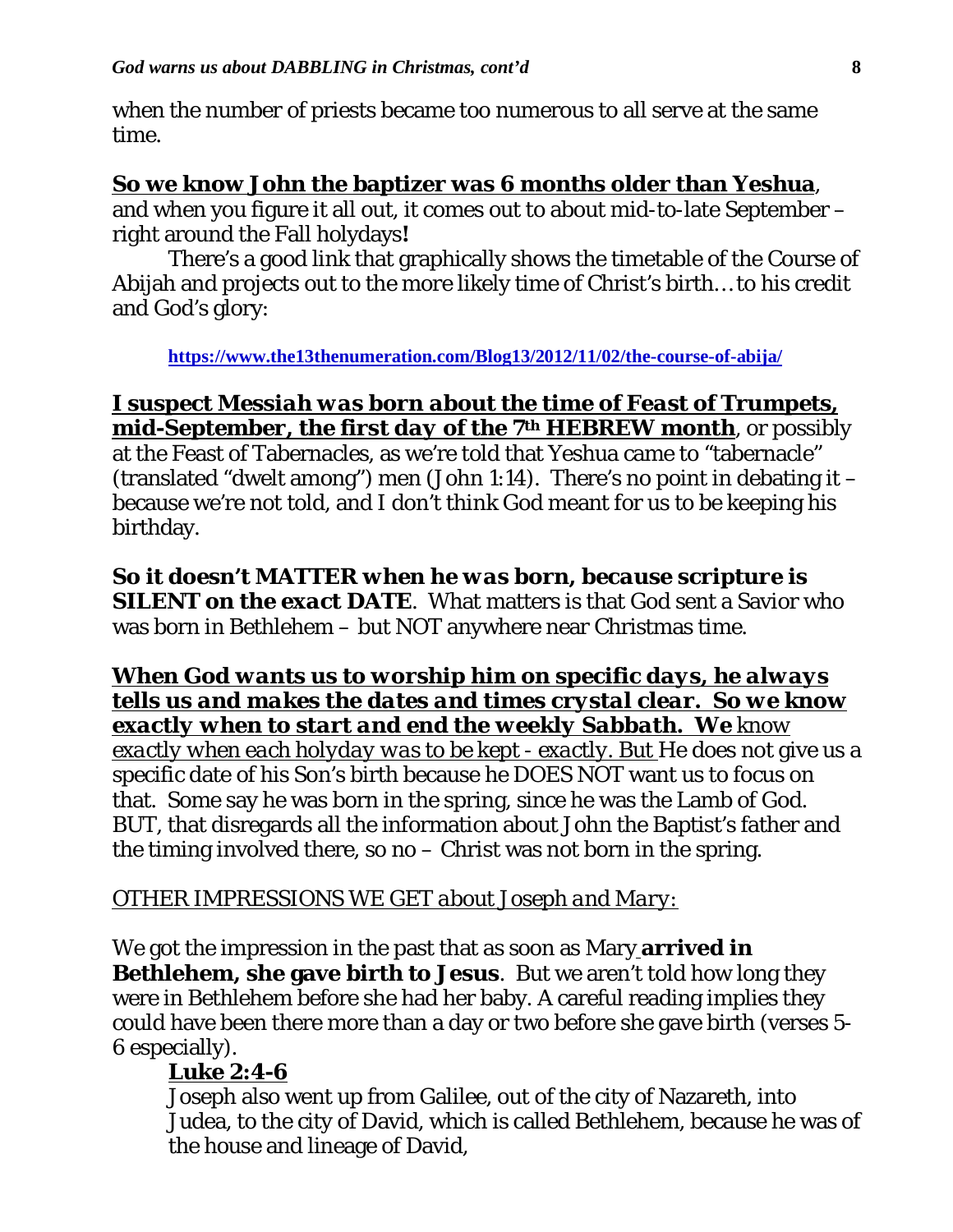5 to be registered with Mary, **his betrothed** wife, who **was with child. 6 So it was***, that while they were there, the days were completed* for her to be delivered.

**BETROTHED:** Also remember that when Joseph and Mary went to Bethlehem – all the way to the birth of Yeshua – Mary and Joseph had not had any sexual relations yet. They were "engaged" – or betrothed – and it took a divorce to stop a betrothal. The angel who appeared to Mary came when she was betrothed (Matthew 1:18) and Mary says she had not "known any man" yet at that point. So they had had no sex yet**.** Mary was his betrothed. NIV,  $v$  5 "who was pledged to be married to him". Holman – "who was engaged to him…" So Mary remained a virgin until she gave birth to the Messiah.

### **Matthew 1:24-25**

Then Joseph, being aroused from sleep, did as the angel of the Lord commanded him and took to him his wife, 25 *and did not know her till she had brought forth her firstborn Son*. And he called His name Jesus."

Yeshua in Hebrew. "Did not know her" means "had no sex with her")

**Know this too: as much as I respect Mary** – she too was a sinner like all of us and needed a Savior too. "ALL have sinned and fallen short of the glory of God" (Romans 3:23). She did not ascend to heaven. Nothing in scripture teaches that. She was not perfect and sinless. The only one sinless was her son, Yeshua the Son of God. *We do NOT worship Mary, we do NOT pray to her, She is NOT our intercessor, and in fact is awaiting the resurrection*.

**NO PLACE IN THE INN.** Here's something you might consider. We think of "inn" as a motel, a place to rent a room. But remember Mary and Joseph were from Bethlehem and had extended FAMILY there and would normally have been staying with relatives. But even their relatives' homes were all full due to the census – and probably also with the Fall holydays about to start.

## *Luke 2:7*

And she brought forth her *firstborn* Son, and wrapped Him in swaddling cloths, and laid Him in a manger**, because there was no room for them in the inn.** 

The Greek word for "inn" here is *kataluma*. It can mean an inn. It can. But it is also used in scripture for a guest room or even a room for a meal – such as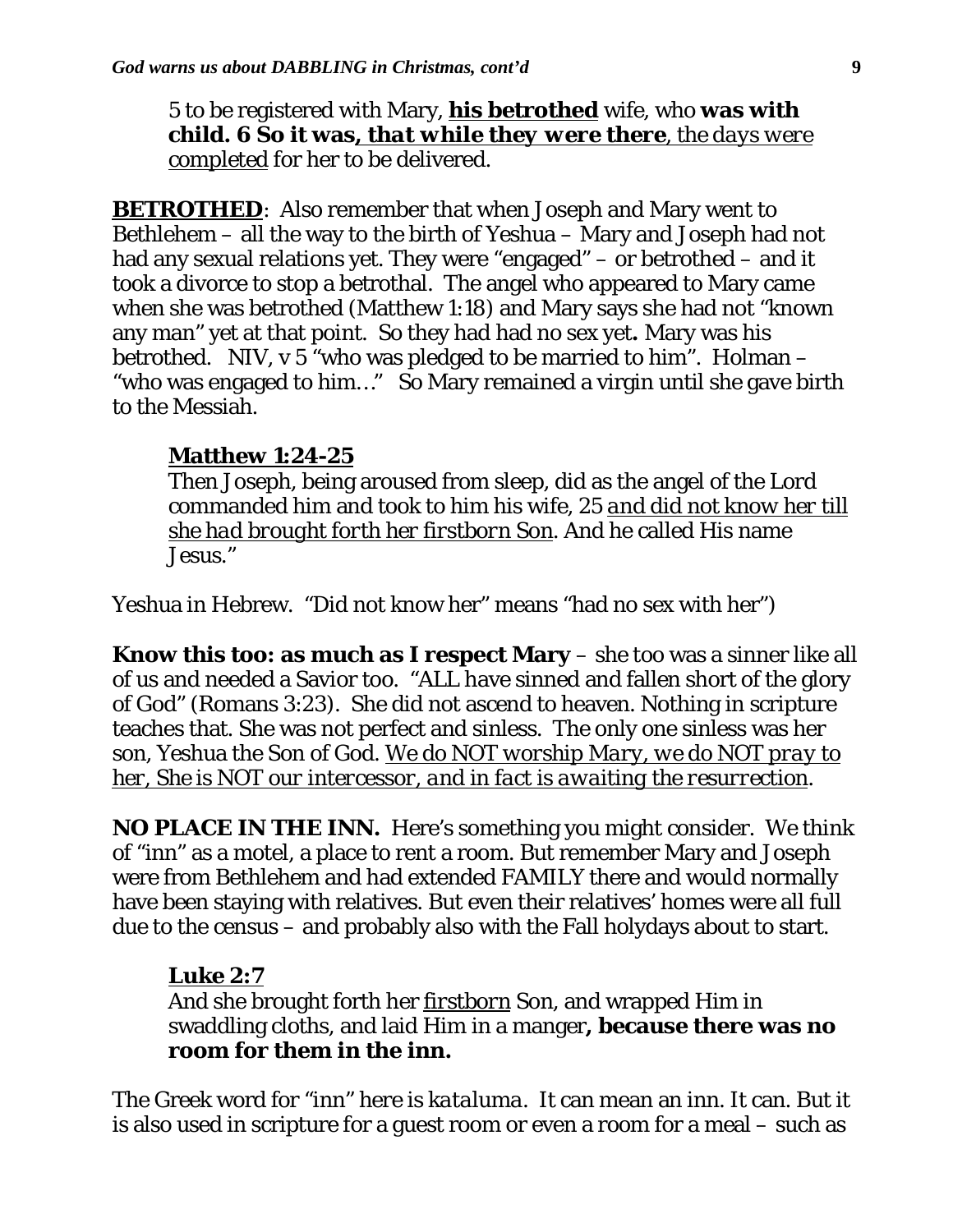when Christ asked Peter and John to find and prepare the Upper Room for his Passover. It's the same Greek word - *kataluma*. (Mark 14:14; Luke 22:11). SO it may have been referring to no room in the inn  $-$  or just no room among relatives in their guest rooms.

Luke 2:7 is loaded with even more information. Let's keep it up for a few more seconds. It calls Yeshua "her FIRSTBORN son" – which implies she had more children after that. In fact, Mary had at least six more children, including 4 boys and at least 2 girls. We can read of this in Matthew 13.

After preaching in Nazareth, his local townspeople said this about Yeshua:

## **Matthew 13:55-56**

"Is this not the carpenter's son? Is not His mother called Mary? And **His brothers James, Joses, Simon, and Judas? 56 And His sisters**, are they not all with us? Where then did this Man get all these things?"

The "James" who is mentioned there is the one who became the pastor of the Jerusalem church and who wrote the book of James. The Judas there is the Jude of that epistle's title. So at least 2 sisters and 4 brothers are noted here.

By the way, Yeshua is called "the carpenter's son" v. 55. *Yeshua himself also became a carpenter* or home builder, and was himself called "the carpenter".

# **Mark 6:3**

**"Is this not the carpenter, the Son of Mary**, and brother of James, Joses, Judas, and Simon? And are not His sisters here with us?" So they were offended at Him.

# **Laid in a manger – a feeding trough**. Luke 2:7

A manger is a feeding trough. It doesn't mean stable, though that's been assumed as the setting. There's no mention of cows or donkeys – though that's often portrayed.

Obviously at his birth, they're not in a house. Yeshua, who is the bread of Life, and born in Bethlehem, which means "House of Bread" – is placed in a place of FOOD. I think that's so beautiful in meaning. "Manger": in French it means "to eat" – manger. The manger was where FOOD was for the sheep. Yeshua is our bread of life, our food. At Passover we eat of him symbolically (Matthew 26:26-29).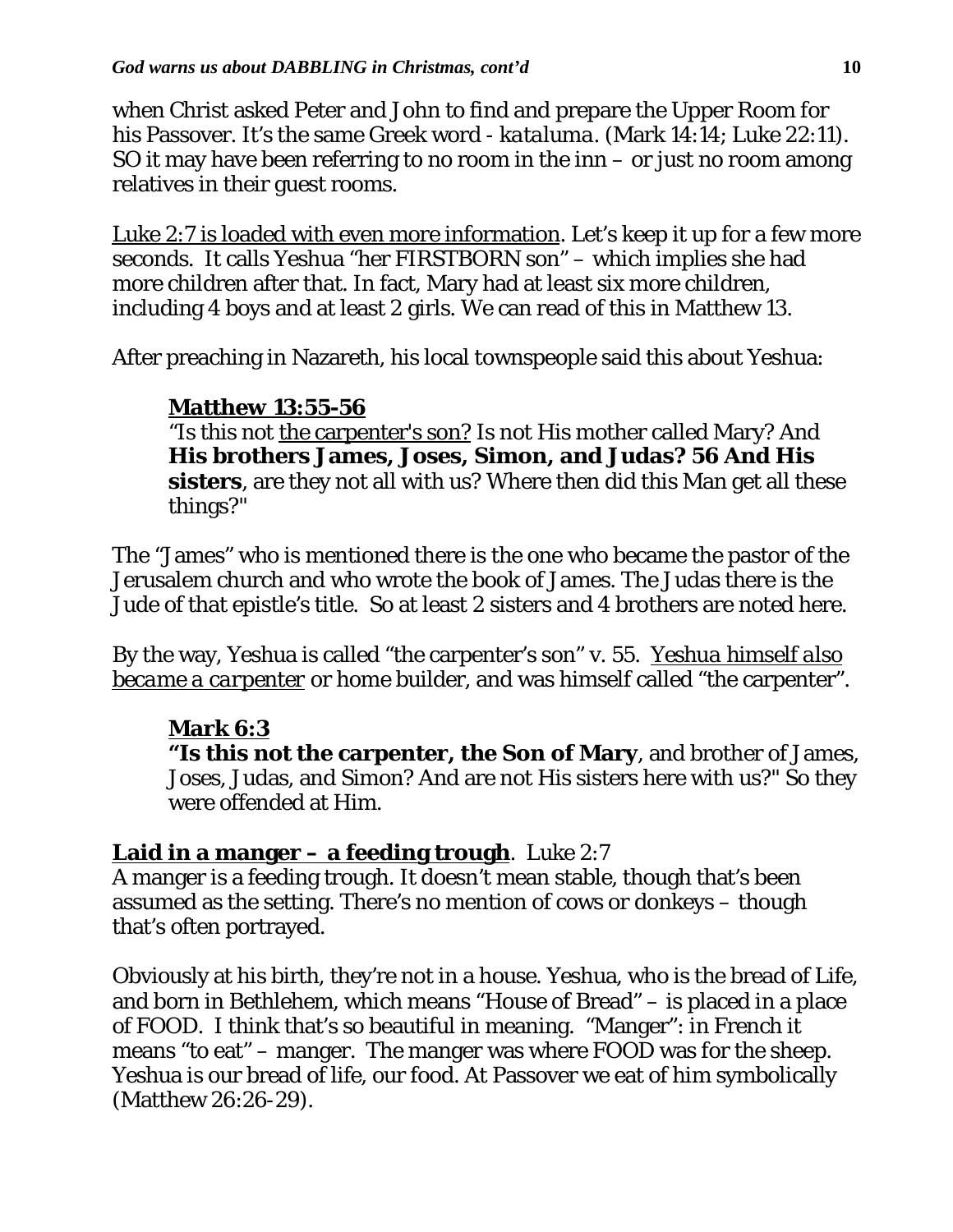Note something else: it was SHEPHERDS who were notified. They care for SHEEP – not cows and donkeys. Our nativity scenes show Christ in a stable with horses, donkeys and cows. Baby Jesus has some special glow on him a lot of times in the pictures. And they often show him being born in a cave. None of that is in scripture!

To see the purported place of his birth in Bethlehem, you enter a Catholic church called Church of the Nativity, and then go downstairs into a dark area, they say a former cave, and on the floor they have a star-shaped spot where Yeshua supposedly was born – exactly at that spot. Nonsense. The Bible gives no such precise spot.

**Check out my blog on WHERE Yeshua was born**. I believe they *ended up in the Tower of the Flock*, where the shepherds who provided the Passover lambs and daily sacrificial lambs and sheep were raising their flocks. An ewe ready to give birth was often placed in that tower as they had to be careful that the lambs were born without defect, scratch or mark and were wrapped in swaddling cloths. It was prophesied in Micah 4:8.

Here's my blog on this subject of *where* Messiah was actually born. Click on this:

[https://www.lightontherock.org/blogs/where-was-the-messiah-actually](https://www.lightontherock.org/blogs/where-was-the-messiah-actually-born?highlight=WyJ3aGVyZSIsIndoZXJlJ3MiLCJ5ZXNodWEiLCJ5ZXNodWEncyIsImJvcm4iLCJ3aGVyZSB5ZXNodWEiLCJ5ZXNodWEgYm9ybiJd)[born?highlight=WyJ3aGVyZSIsIndoZXJlJ3MiLCJ5ZXNodWEiLCJ5ZXNodWEncyIsImJvcm4iL](https://www.lightontherock.org/blogs/where-was-the-messiah-actually-born?highlight=WyJ3aGVyZSIsIndoZXJlJ3MiLCJ5ZXNodWEiLCJ5ZXNodWEncyIsImJvcm4iLCJ3aGVyZSB5ZXNodWEiLCJ5ZXNodWEgYm9ybiJd) [CJ3aGVyZSB5ZXNodWEiLCJ5ZXNodWEgYm9ybiJd](https://www.lightontherock.org/blogs/where-was-the-messiah-actually-born?highlight=WyJ3aGVyZSIsIndoZXJlJ3MiLCJ5ZXNodWEiLCJ5ZXNodWEncyIsImJvcm4iLCJ3aGVyZSB5ZXNodWEiLCJ5ZXNodWEgYm9ybiJd)

The *migdal eder – tower of the flock (pick this carefully, with copyright*

**SO were shepherds out with flocks at** *night in December* – in the cold and rain, and sometimes even snow? NO, they were out there in September most likely, while it was still warm enough to do so.

You know the story of the shepherds seeing the angelic choir and finding the newborn Christ-child in a manger as they were told. You can read it in **Luke 2:8-16. That part is fine.**

We'll be showing some pictures of what is COMMONLY taught – to show how they differ from scripture. So the pictures are not depicting things correctly.

BUT MANY baby Jesus scenes also **usually show 3 KINGS** *with* **the shepherds – and all of** *them at the stable* **with Christ in the manger**. I think they go with 3 kings because there were 3 GIFTS given to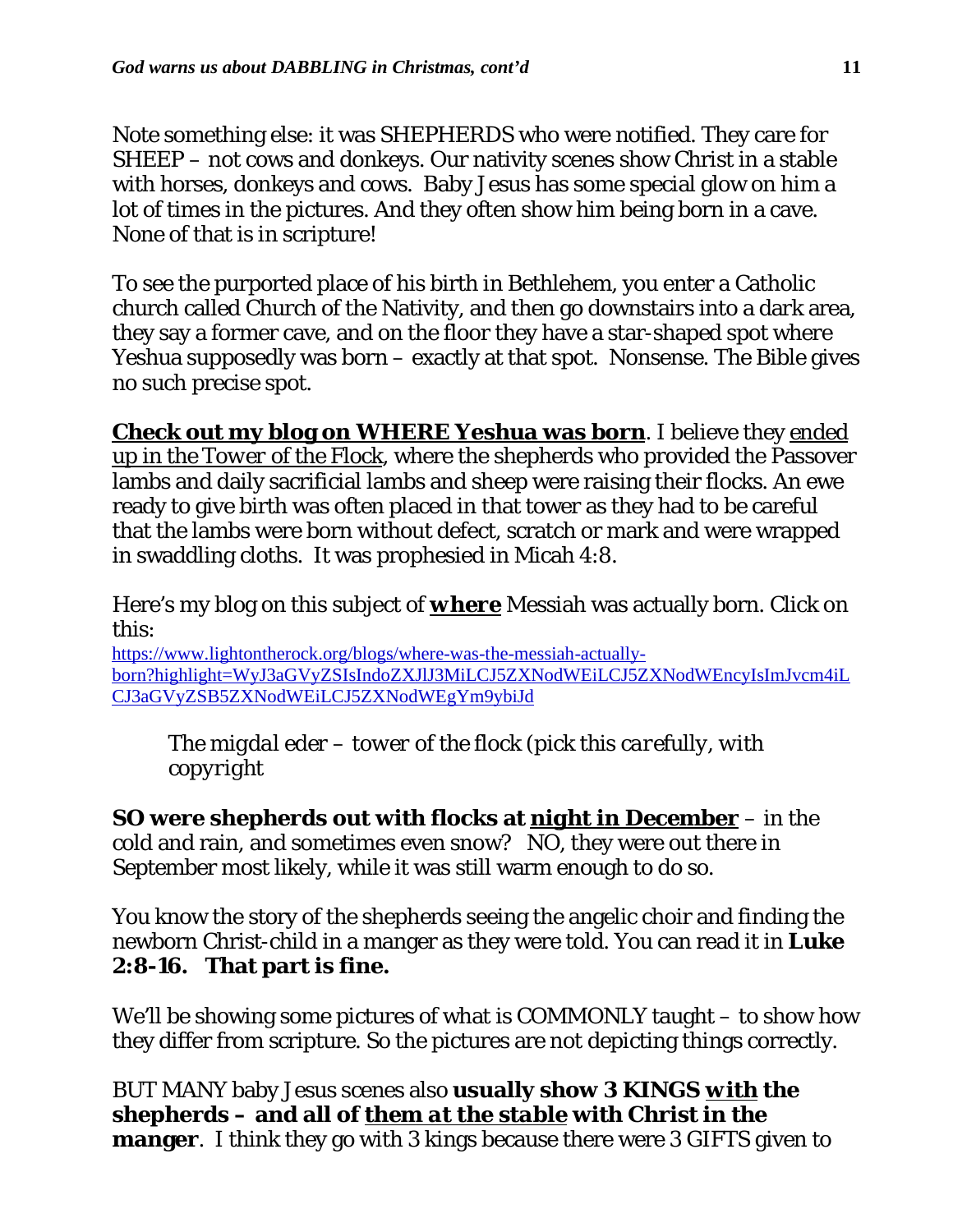the child to depict what the Messiah would be: gold – for royalty/kingship, Frankincense – to depict his priestly role of the order of Melchizedek, and **Myrrh** to show his suffering.

Myrrh was used in embalming, also in the anointing oil (Exodus 30:23) and myrrh was mixed with wine to produce a pain-killing sedative to those being crucified. Christ refused it (Mark 15:23) as he had to go through pain for us.

**But Scripture refers to them as "wise men" or "magi" from the east**. Perhaps they had come down a line of wise men who had been taught by Daniel, hundreds of years earlier. There **could have been 3, 10, 12 magi or** wise men – who knows how many. And with their valuable gifts, they may have had dozens or scores of armed men with them. Their arrival would have been significant in Jerusalem.

# **AND NO KINGS OR WISE MEN WERE EVER beside the manger**

8 days after his birth, Jesus was circumcised. But when did the magi come? Let's put Matthew 2:11 up – where it tells us how and when the magi found Jesus. It was NOT at the manger scene. He is no longer referred to as a baby in Matthew 2 – but as "the young child". And remember Herod killed all toddlers age 2 and younger, so that also indicates by this time, they were back inside a house and Yeshua was now a toddler.

# **Matthew 2:11**

And when they (the magi) had come into **THE HOUSE**, they saw the **YOUNG CHILD with** Mary His mother, and fell down and worshiped Him. And when they had opened their treasures, they *presented gifts to Him*: gold, frankincense, and myrrh.

Joseph is warned in a dream to flee immediately for their lives in danger from Herod. So Joseph, Mary and the young child Yeshua flee to Egypt.

# **Matthew 2:14**

When he (Joseph) arose, he took **the young Child** and His mother by night and departed for Egypt…"

I'm out of time. ON these videos I have to keep them to 45 minutes or less. But as we remember the birth of Yeshua the Son of God, of the line of David from both of his parents, **remember who this Yeshua was:**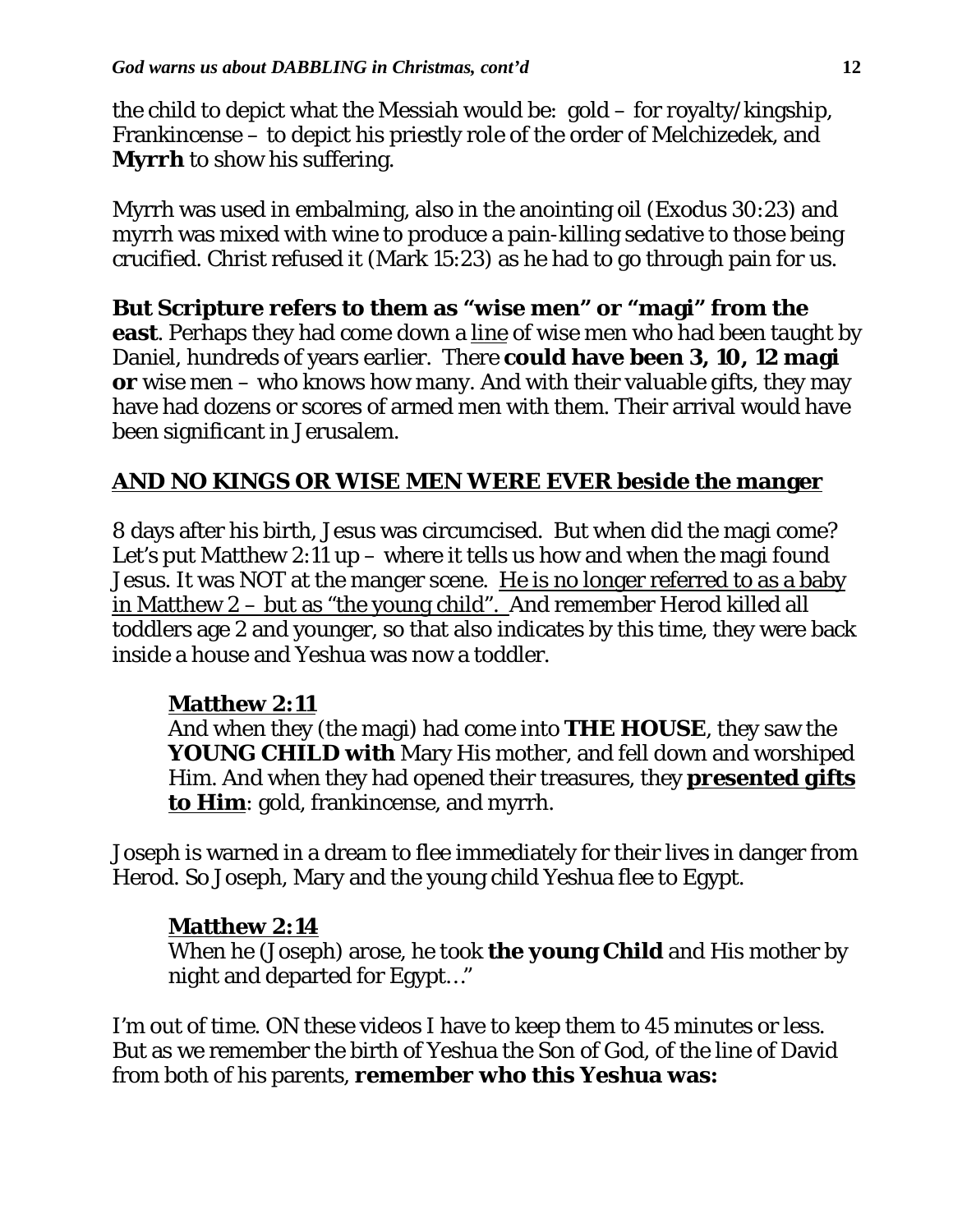He was of course a good man. But he wasn't JUST a good man. He came from heaven as the Word of God, and by his birth and resurrection on earth, became known as the Son of God, and was also God himself (John 1:1-3; Romans 1:1-4, especially verse 4; Hebrews 1:6,8).

Yeshua wasn't just a good man or prophet. He was your Creator. Then he came to live and tabernacle among flesh – "the Word was made flesh and dwelt among us" (John 1:14).

# **John 1:10-14**

He was in the world, **and the world was made through Him**, and the world did not know Him. 11 He came to His own, and His own did not receive Him. 12 *But as many as received Him, to them He gave the right to become children of God, to those who believe in His name*: 13 who were born, not of blood, nor of the will of the flesh, nor of the will of man, but of God.

14 **And the Word became flesh and dwelt among us,** and we beheld His glory, the glory as of the only begotten of the Father, full of grace and truth.

Yeshua was sent by God the Father to live and then die for all humanity who will repent and accept him as Savior, because God loves people from all over the world so much. (John 3:16)

Yeshua gave up the power, glory and wealth and everything he had in heaven to become a carpenter's son – and then a carpenter himself and lived a humble, normal life.

# **Philippians 2:5-11 (Holman Bible)**

Make your own attitude that of Christ Jesus,

6 who, existing in the form of God, did not consider equality with God as something to be used for His own advantage.

7 Instead He emptied Himself by assuming the form of a slave, taking on the likeness of men. And when He had come as a man in His external form, 8 He humbled Himself by becoming obedient to the point of death—even to death on a cross.

9 For this reason God also highly exalted Him **and gave Him the name that is above every name, 10 so that at the name of Jesus every knee should bow**—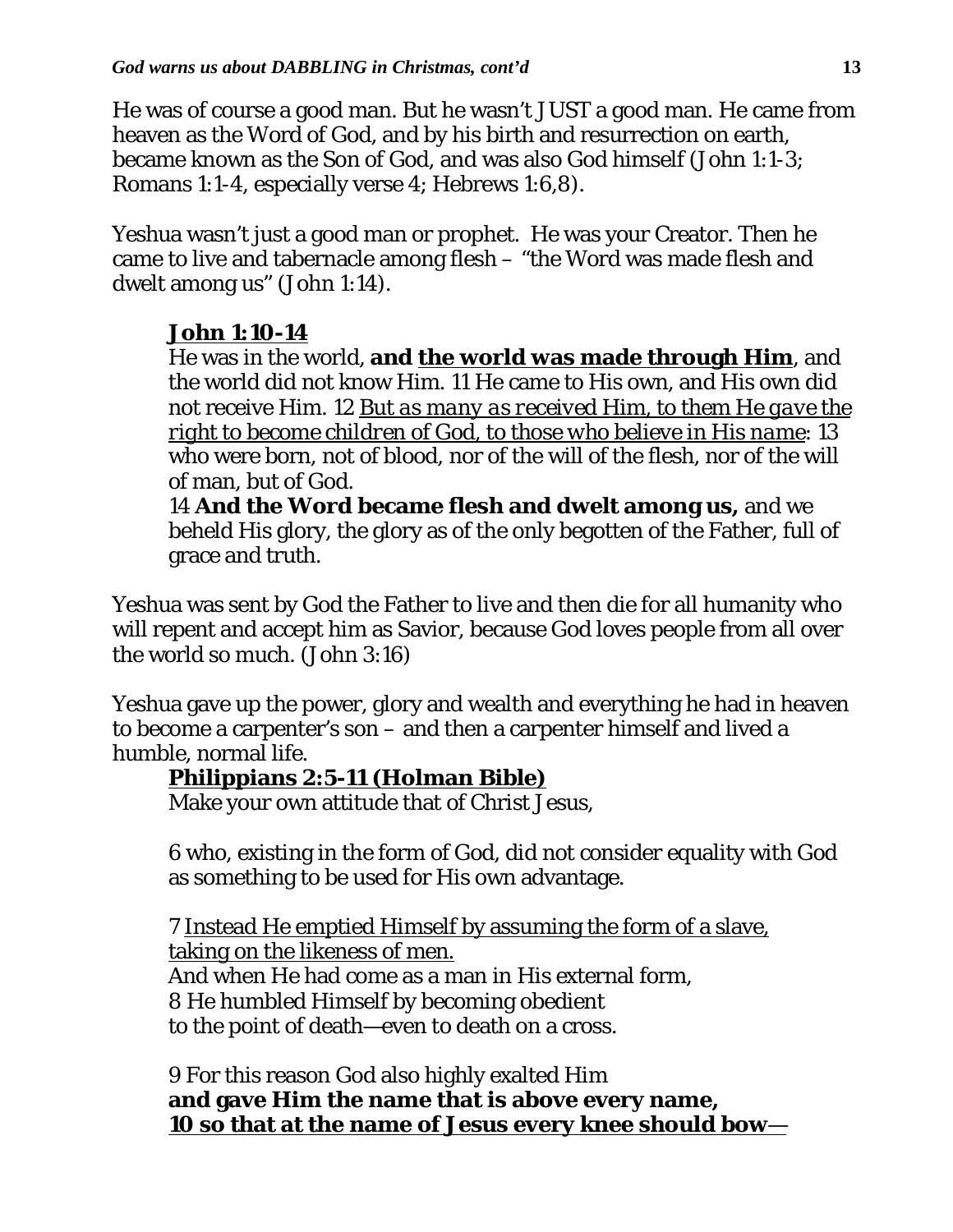## of those who are in heaven and on earth and under the earth— 11 and **every tongue should confess that Jesus Christ is Lord,** to the glory of God the Father."

I'll do a whole message on who exactly Yeshua was – he was and is Savior, God with us (Emmanuel), the Lion of Judah, the Lamb of God, and King of Kings – who is returning soon to set up the kingdom on earth for 1000 years. You will see and meet him at his return if you are among those filled by his spirit and who is not a part of this world. Though he is the coming Judge, Ruler, Mighty King, He wants to also be your Friend and older brother. And he IS – when you come into the family of God – though he be a king, he is also your **brother and defender and Advocate**.

 So as the world parties through Christmas, revels in re-labeled pagan celebrations to the Sun and to Saturn, Odin, Mithra and many more – we, the children of God will not be part of it.

God tells his children – you and  $I -$  to COME OUT of Babylon (whose original customs dominate every country). Come out completely.

### **Revelation 18:4**

"And I heard another voice from heaven saying, "**Come OUT of her,** (Babylon) **MY people**, lest you share in her sins, and lest you receive of her plagues."

## **So we can't be dabbling in Christmas anymore. NOT ONE BIT.**

**\* Remember the lesson of the forbidden tree** in the Garden of Eden. They were not to eat of  $it - at ALL$ .

\* **Remember the lesson of the gold calf**: even though Aaron said they were really worshiping YHVH, God was furious. Exodus 32:1-7

\* Remember the lukewarm Laodiceans Rev 3:10-11, not hot, not cold but sickeningly lukewarm.

God detests that. If we do dabble in it, then that's an example of God's people NOT coming out of Babylon. We're partly in and partly out. *You can't dabble in these pagan holidays anymore and think you'll be OK with God in the judgment. Especially NOW – now that you know better.*